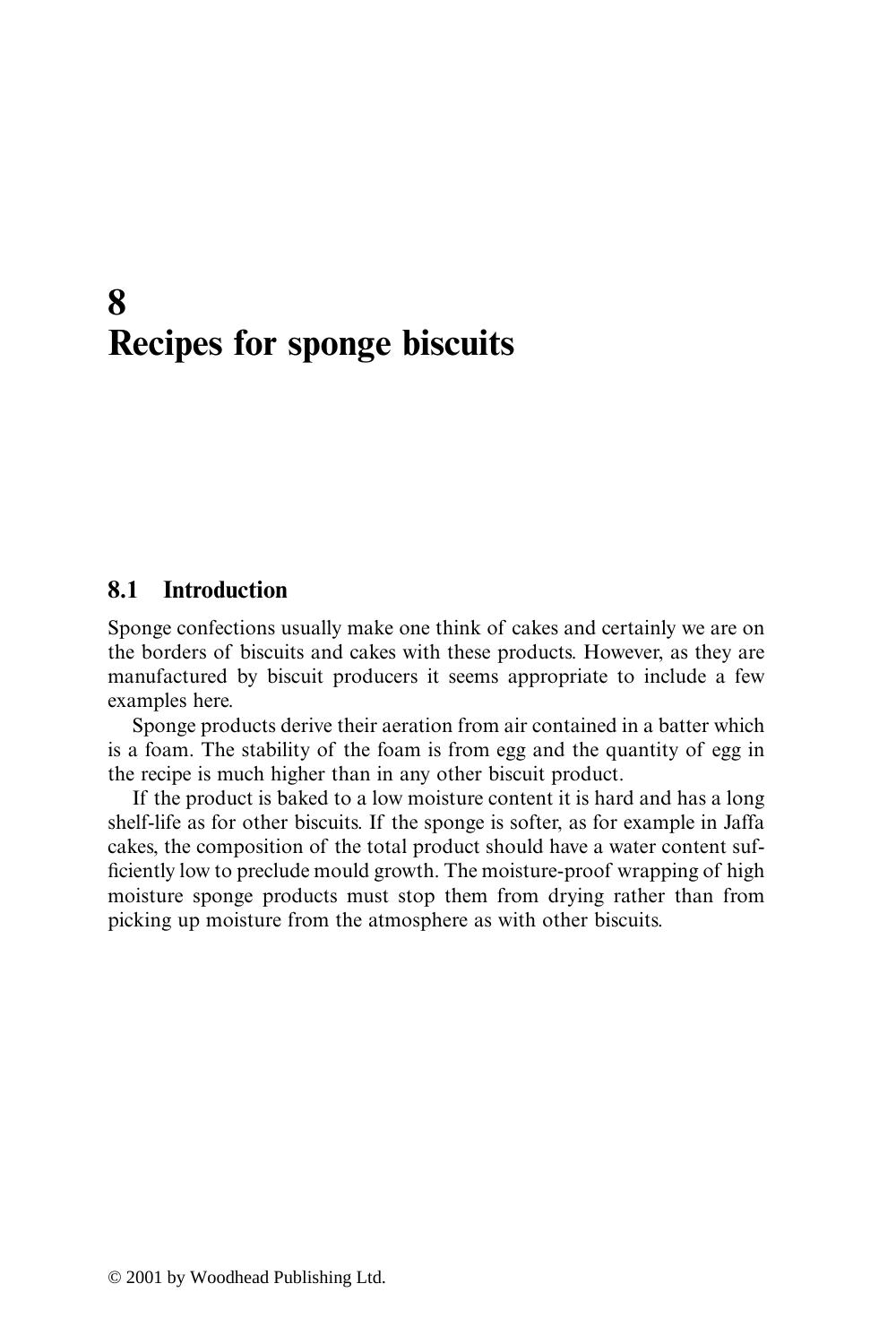| Recipe no.<br>Type product        | 121<br>Langues<br>de Chat | 122<br>sponge<br>drops | 123<br>Jaffa<br>cake | 124<br>Jaffa<br>cake | 125<br>boudoir |
|-----------------------------------|---------------------------|------------------------|----------------------|----------------------|----------------|
| flour, weak<br>cornflour          | 100.00                    | 100.00                 | 100.00               | 100.00               | 90.32<br>9.68  |
| granulated sugar                  |                           |                        |                      | 56.50                |                |
| icing sugar                       |                           | 150.00                 |                      |                      |                |
| caster sugar<br>cane syrup $80\%$ | 100.00                    |                        | 86.59                | 43.50                | 100.00<br>0.77 |
| glucose syrup 80%                 |                           |                        | 6.95                 | 6.50                 |                |
| dough fat                         |                           | 70.00                  |                      |                      |                |
| butter                            | 100.00                    |                        |                      |                      |                |
| oil                               |                           |                        | 2.57                 |                      |                |
| <b>SMP</b>                        |                           | 5.00                   |                      |                      |                |
| fresh egg                         | 80.00                     | 70.00                  | 69.52                | 97.80                | 90.30          |
| amm. bic.                         |                           |                        | 0.64                 |                      |                |
| soda                              |                           |                        | 0.50                 | 1.09                 | 3.23           |
| ACP                               |                           |                        | 0.50                 |                      |                |
| <b>SAPP</b>                       |                           |                        |                      | 0.54                 | 3.23           |
| salt                              |                           | 1.25                   |                      | 0.06                 |                |
| glycerine                         |                           |                        | 3.09                 | 2.17                 |                |
| colour*                           |                           |                        | 0.10                 | 0.10                 |                |
| Added water                       | $\theta$                  | 25                     | 3                    | 5                    | $\theta$       |

## **8.2 Recipes for sponge drop biscuits**

\* This ingredient is not represented by an accurate quantity.

- *Critical ingredients* The quality of the egg is important and it is usual to use either freshly shelled whole eggs or carefully thawed frozen fresh eggs. The egg entrains the air and the batter is then pumped to a depositor. In the more luxurious products such as Langues de Chat the fat contributes greatly to the taste and eating texture so butter is used. The syrups and glycerine are used as humectants to prevent the baked product from drying too much and to maintain a softer eating texture.
- *Mixing* This is usually done in two stages. Firstly, all the ingredients are blended together as a batch operation. This is followed by vigorous beating when air is incorporated to give a lower density. This latter stage is usually achieved as a continuous operation by passing the blended batter through a very high shear mixer inside a water cooled barrel under pressure (for example, an Oakes mixer). Air is injected into the mixer at a given rate and pressure to give a batter density of about 0.88 g/cc at around 19 °C. A back pressure valve at the exit of the mixer barrel gives better control of the pressure during mixing.